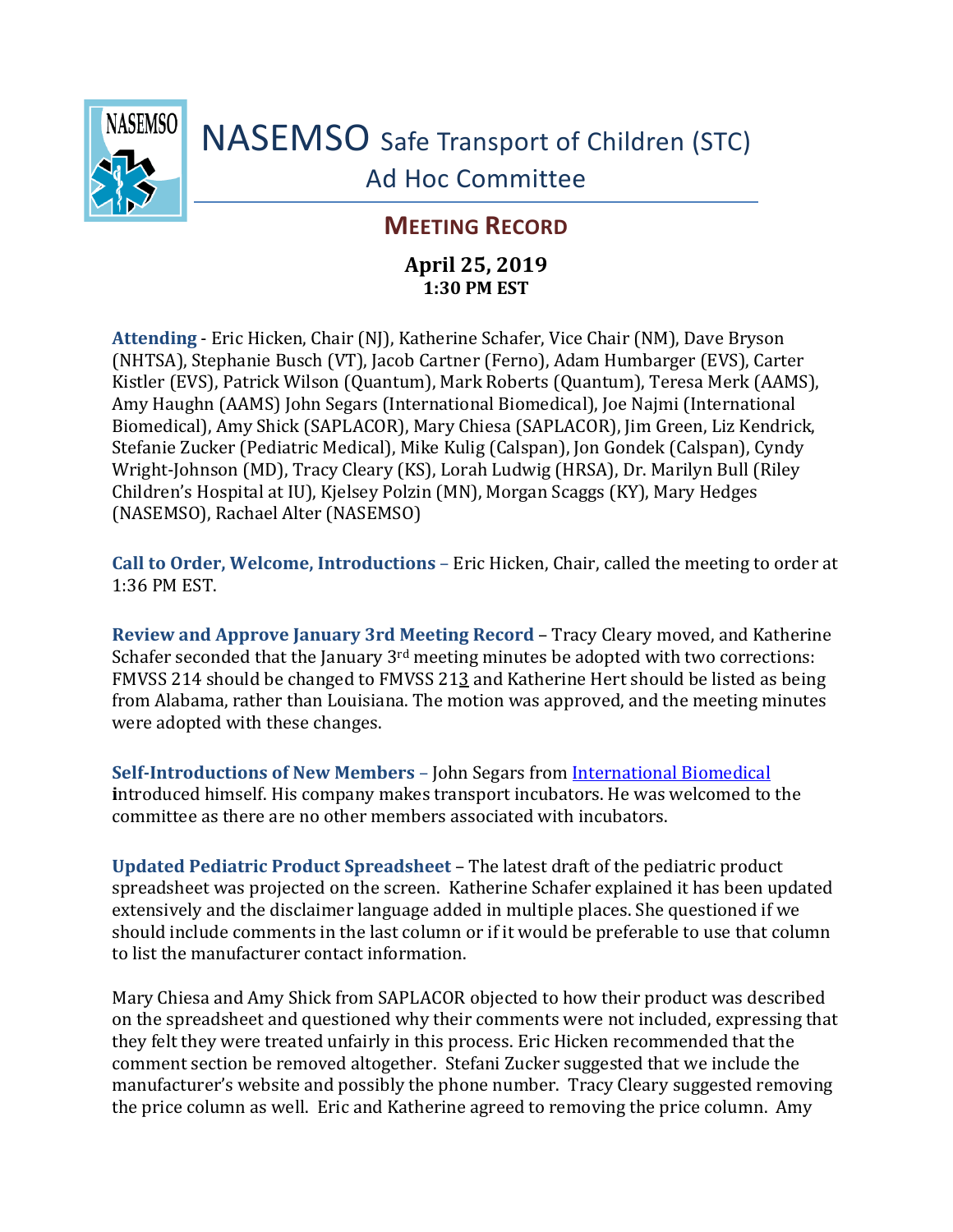Shick also suggested using Google Forms instead of Excel which she feels is archaic. She noted that with Google Forms, everyone could access the document and make their own edits. Eric and Cyndy both said they are prohibited from using Google Docs because this is considered high risk by the state. Dr. Bull expressed that she would like to see the disclaimer stand out more. Tracy Cleary suggested using a different font to emphasize the disclaimer. Tracy also asked which sheet should be printed off when teaching Dr. Bull's course. It was agreed that the sheet listing products in order of the child's weight would be the best one to distribute as a hard copy.

## Action Item: Stephanie Busch summarized that we will remove the price column, change the comment column into a contact column, and change the font in the disclaimer.

**Proposed NASEMSO Bylaws Change: STC to become a standing committee** – Eric announced that it has been proposed that the committee become a standing committee. By definition, ad hoc committees are meant to be short term, and we have now been meeting for 3 years. This likely change has been included in the proposed by-laws that will be voted upon at the NASEMSO Annual Meeting next month.

**Project Manager Update** – Jim Green reported that he, Rachael, Zoe Renfro and Dia Gainor have been developing a complete project proposal for pediatric crash testing. Rachael explained they are wrapping up a full proposal that is a five-year project with a budget of \$2.5 million. They are also developing a smaller, start-up proposal for supine patients only. Mary Chiesa asked why it would be necessary to spend so much money on testing instead of simply using the European standard already in existence? Jim Green explained that the European standard (as well as the Australian standard which is higher) is based on a low energy standard which is not applicable to the US standards. Cyndy Wright Johnson added that she has heard the same concern about the need to have a US standard. Mary Chiesa asked why not rely on the existing standards developed in other continents until the project testing is completed? Jim explained that we cannot validate these other standards, but this does not prevent manufacturers from testing to the European or Australian standards and advertising that they have done so.

Mary Chiesa stated that it is discrimination against infants and that it is ageism. She added that if there are standards for Mexican, black and Chinese babies (in other countries) but not white children, it is discriminating against the white children. Amy Shick asked if these standards would become legal standards. Jim explained the intent is to develop testing standards which would ideally be adopted by the states. There was discussion about the extended length of time required for developing the standards and subsequently for states to adopt the standards. Mary Hedges added that once standards are created, most manufacturers will build to the new standards long before states start adopting them. This will result in safer products on the market.